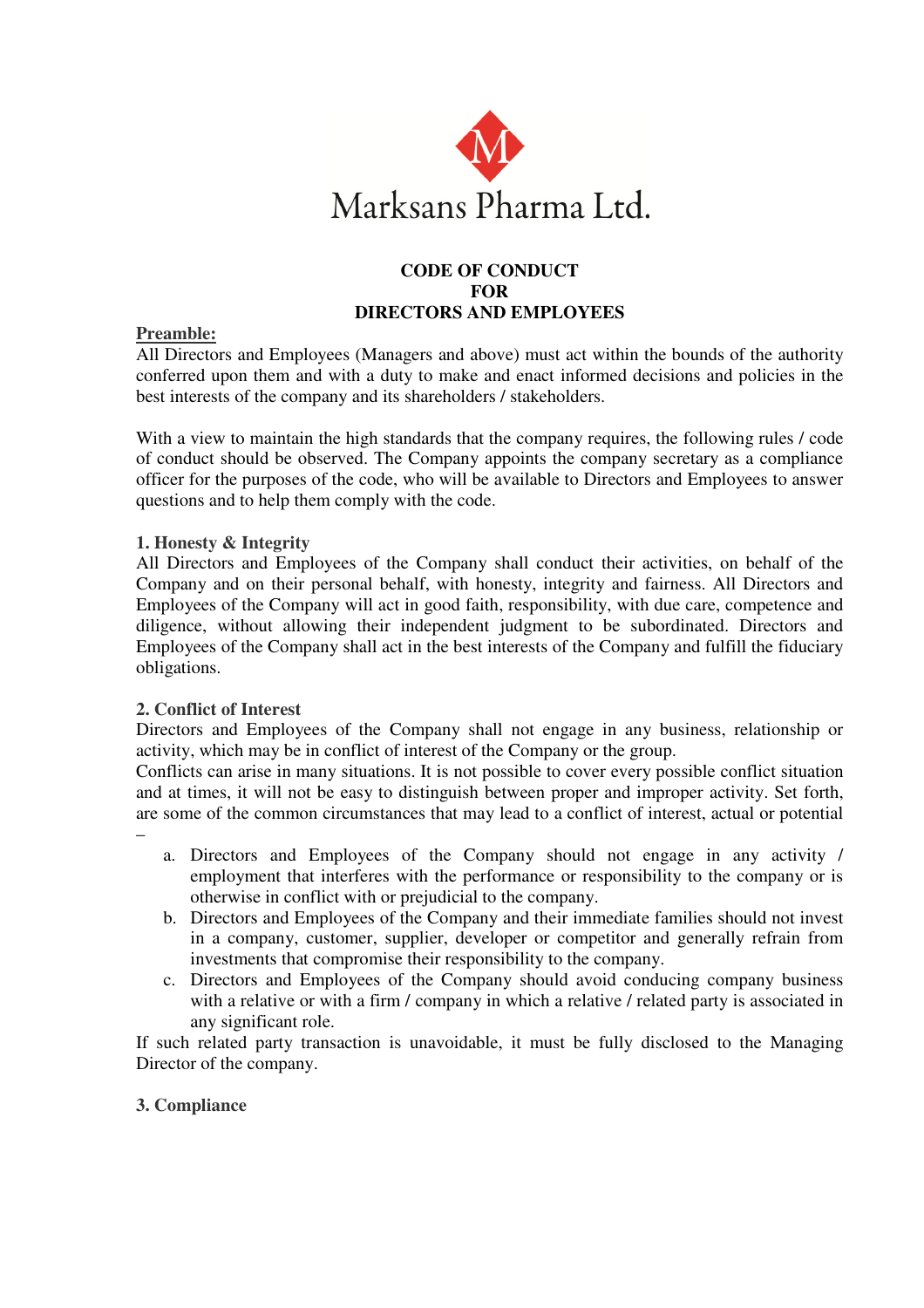

Directors and Employees of the Company are required to comply with all applicable laws, rules and regulations, both in letter and spirit. In order to assist the Company in promoting lawful and ethical behaviour, Directors and Employees of the Company must report any possible violation of law, rules, regulation or the code of conduct to the Company Secretary. The independent directors of the Company are required to additionally observe the Code for Independent Directors as annexed herewith.

## **4. Other Directorships**

The Company feels that serving on the Boards of Directors of other companies may raise substantial concerns about potential conflict of interest. And therefore, all directors and Employees of the Company must report / disclose such relationships to the Board on an annual basis. It is felt that service on the board of a direct competitor is not in the interest of the company.

## **5. Protecting the Company's Confidential Information**

Any information concerning the company's business, its customers, suppliers etc., which the Director and Employees of the Company has access or possesses such information, must be considered confidential and held in confidence, unless authorised to do so and when disclosure is required as a matter of law. No Director and Employees of the Company shall provide any information either formally or informally, to any person, natural or artificial, by any means of communication without permission of the Managing Director of the Company, except such information is required by Court of Law. Employees of the Company are required to make fair and proper use of all electronic communications devices within the organization, including computers, e-mail, connections to the Internet, Intranet and extranet and any other public or private networks, voice mail, video conferencing, facsimiles, tokens, Digital Signatures and telephones. Any other form of electronic communication used by Employees currently or in the future is also intended to be encompassed under this policy. Employees of the Company are prohibited from making copies, in any form, of confidential information without prior consent of the Managing Director of the Company.

## **6. Insider Trading**

Any Director and Employees of the Company shall not derive benefit or assist others to derive benefit by giving investment advice from the access to and possession of information about the company, not in public domain and therefore constitutes insider information. All directors will comply with insider trading guidelines issued by SEBI and the code of conduct framed by the Company in this regard from time to time.

## **7. Gifts & Donations**

No Director and Employees of the Company shall receive or offer, directly or indirectly, any gifts, donations, remuneration, hospitality, illegal payments and comparable benefits which are intended (or perceived to be intended) to obtain business (or uncompetitive) favours or decisions for the conduct of business. Nominal gifts of commemorative nature, for special events may be accepted and reported to the Managing Director of the Company.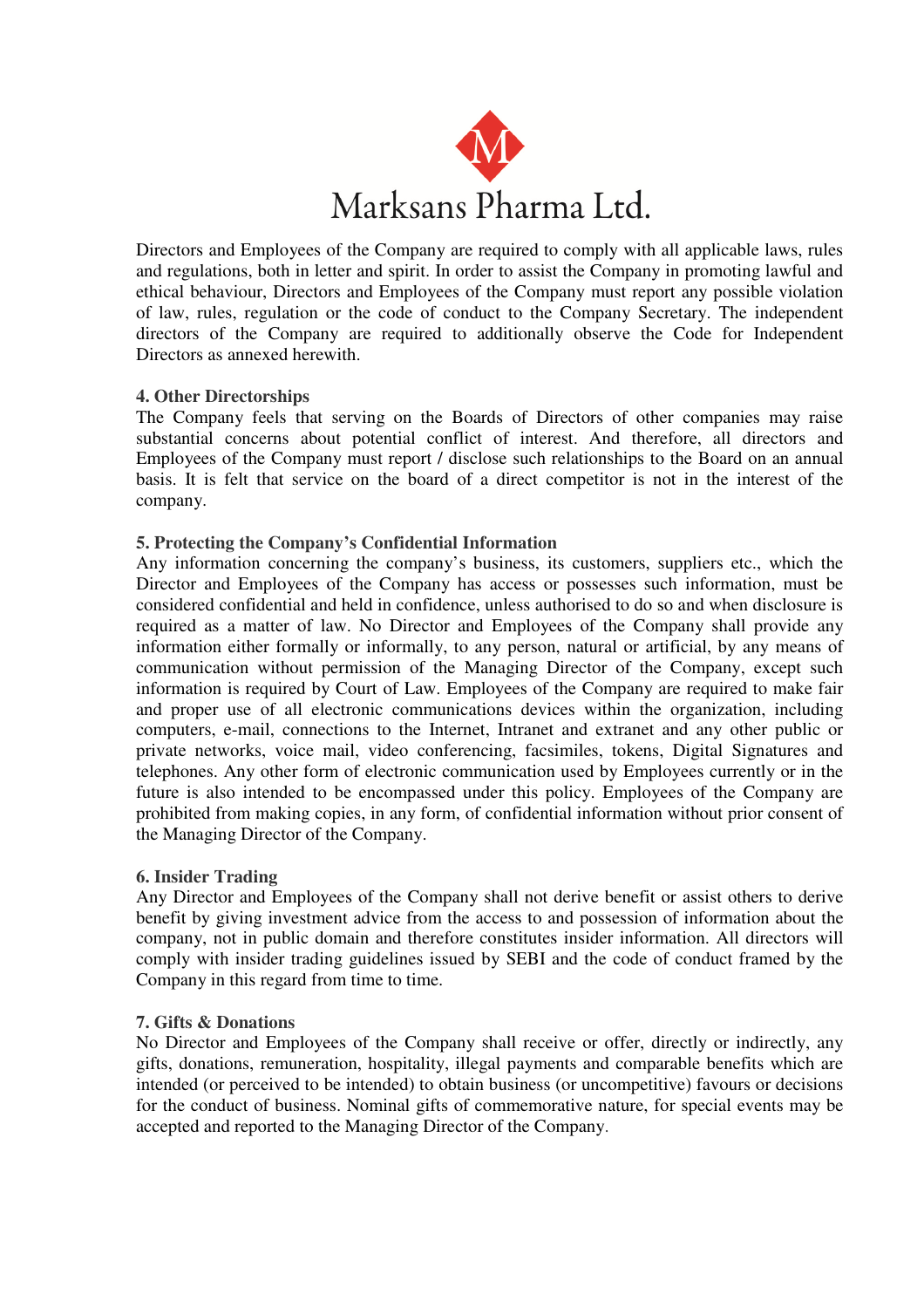

## **8. Company Property**

Directors and Employees of the Company have a responsibility to safeguard and properly use Company assets and resources, as well as assets of other organizations that have been entrusted to the Company. Except as specifically authorized, Company assets, including Company equipment, materials, resources and proprietary information, must be used for Company business purposes only.

## **9. Fair Dealing**

Directors and Employees of the Company shall endeavor to deal fairly with the Company's Customers, Suppliers, Competitors and Employees and should never take unfair advantage of others through manipulation, concealment, abuse of privileged information, misrepresentation of material facts or any other unfair dealing practice.

#### **10. Periodic Review**

Once every year or upon revision of this code, the Officers must acknowledge and execute an understanding of the code and an agreement to comply. New Directors or new Employees personnel will sign such deed at the time of their appointment.

#### **11. Disciplinary Actions**

The matters covered in this Code are of the utmost importance to the Company, its stockholders and its business partners, and are essential to the Company's ability to conduct its business in accordance with its stated values. Company expects all of their employees, agents, contractors and consultants to adhere to these rules in carrying out their duties for the Company.

The Company will take appropriate action against any employee, agent, contractor or consultant whose actions are found to violate these policies or any other policies of the Company. Disciplinary actions may include immediate termination of employment or business relationship at the Company's sole discretion. Where the Company has suffered a loss, it may pursue its remedies against the individuals or entities responsible. Where laws have been violated, the Company will cooperate fully with the appropriate authorities.

#### **12. Acknowledgement**

The Directors and Employees Officers shall sign the acknowledgement form at the end of this Code of Conduct and return the form to the Human Resources Department or the Secretarial Department indicating that they have received, read, understand and agree to comply with the Code of Conduct.

**\*\*\***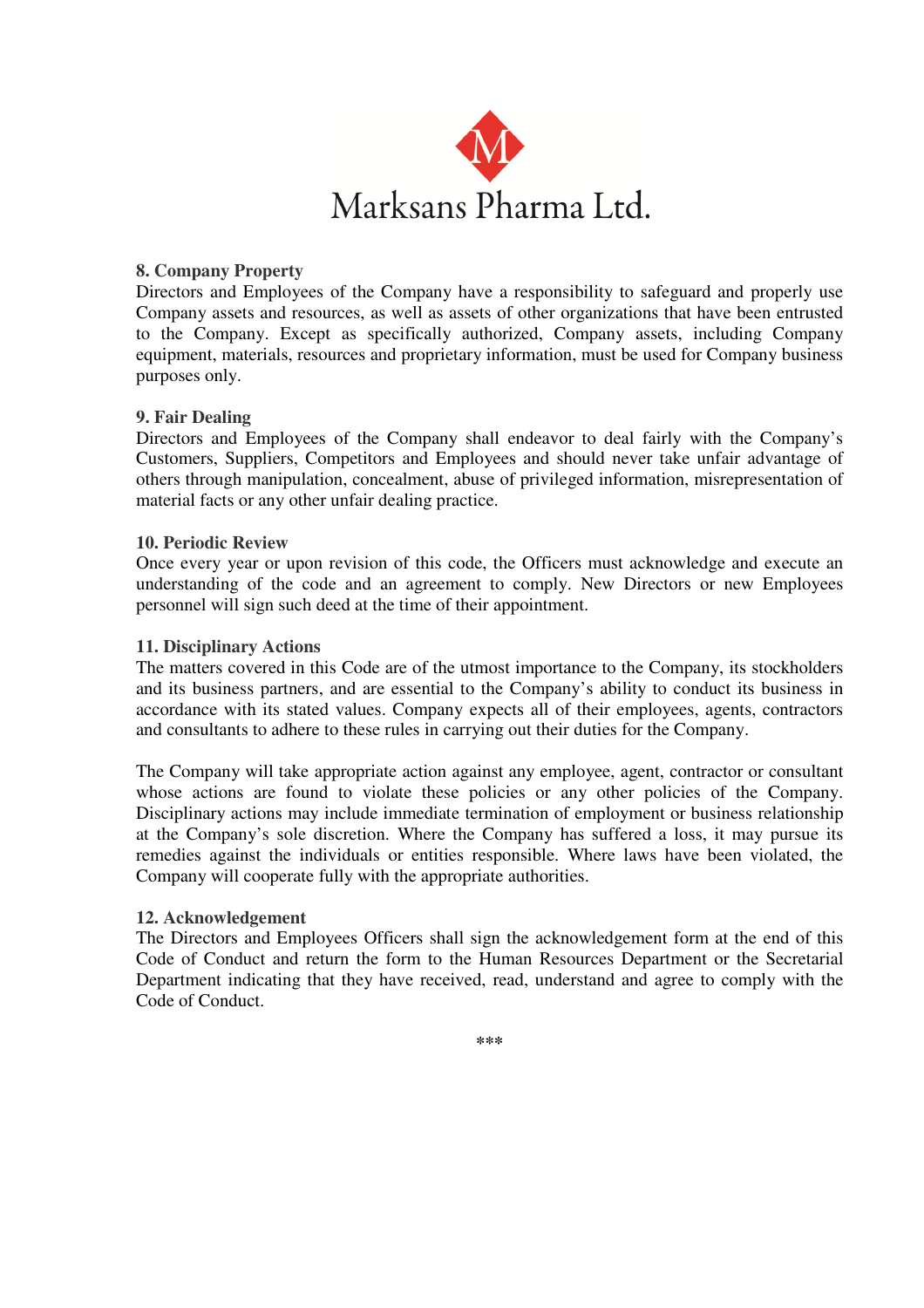

# **CODE FOR INDEPENDENT DIRECTORS**

The Code is a guide to professional conduct for independent directors. Adherence to these standards by independent directors and fulfillment of their responsibilities in a professional and faithful manner will promote confidence of the investment community, particularly minority shareholders, regulators and companies in the institution of independent directors.

## **I. Guidelines of professional conduct:**

An independent director shall:

- (1) uphold ethical standards of integrity and probity;
- (2) act objectively and constructively while exercising his duties;
- (3) exercise his responsibilities in a *bona fide* manner in the interest of the company;
- (4) devote sufficient time and attention to his professional obligations for informed and balanced decision making;
- (5) not allow any extraneous considerations that will vitiate his exercise of objective independent judgment in the paramount interest of the company as a whole, while concurring in or dissenting from the collective judgment of the Board in its decision making;
- (6) not abuse his position to the detriment of the company or its shareholders or for the purpose of gaining direct or indirect personal advantage or advantage for any associated person;
- (7) refrain from any action that would lead to loss of his independence;
- (8) where circumstances arise which make an independent director lose his independence, the independent director must immediately inform the Board accordingly;
- (9) assist the company in implementing the best corporate governance practices.

## **II. Role and functions:**

The independent directors shall:

- (1) help in bringing an independent judgment to bear on the Board's deliberations especially on issues of strategy, performance, risk management, resources, key appointments and standards of conduct;
- (2) bring an objective view in the evaluation of the performance of board and management;
- (3) scrutinise the performance of management in meeting agreed goals and objectives and monitor the reporting of performance;
- (4) satisfy themselves on the integrity of financial information and that financial controls and the systems of risk management are robust and defensible;
- (5) safeguard the interests of all stakeholders, particularly the minority shareholders;
- (6) balance the conflicting interest of the stakeholders;
- (7) determine appropriate levels of remuneration of executive directors, key managerial personnel and senior management and have a prime role in appointing and where necessary recommend removal of executive directors, key managerial personnel and senior management;
- (8) moderate and arbitrate in the interest of the company as a whole, in situations of conflict between management and shareholder's interest.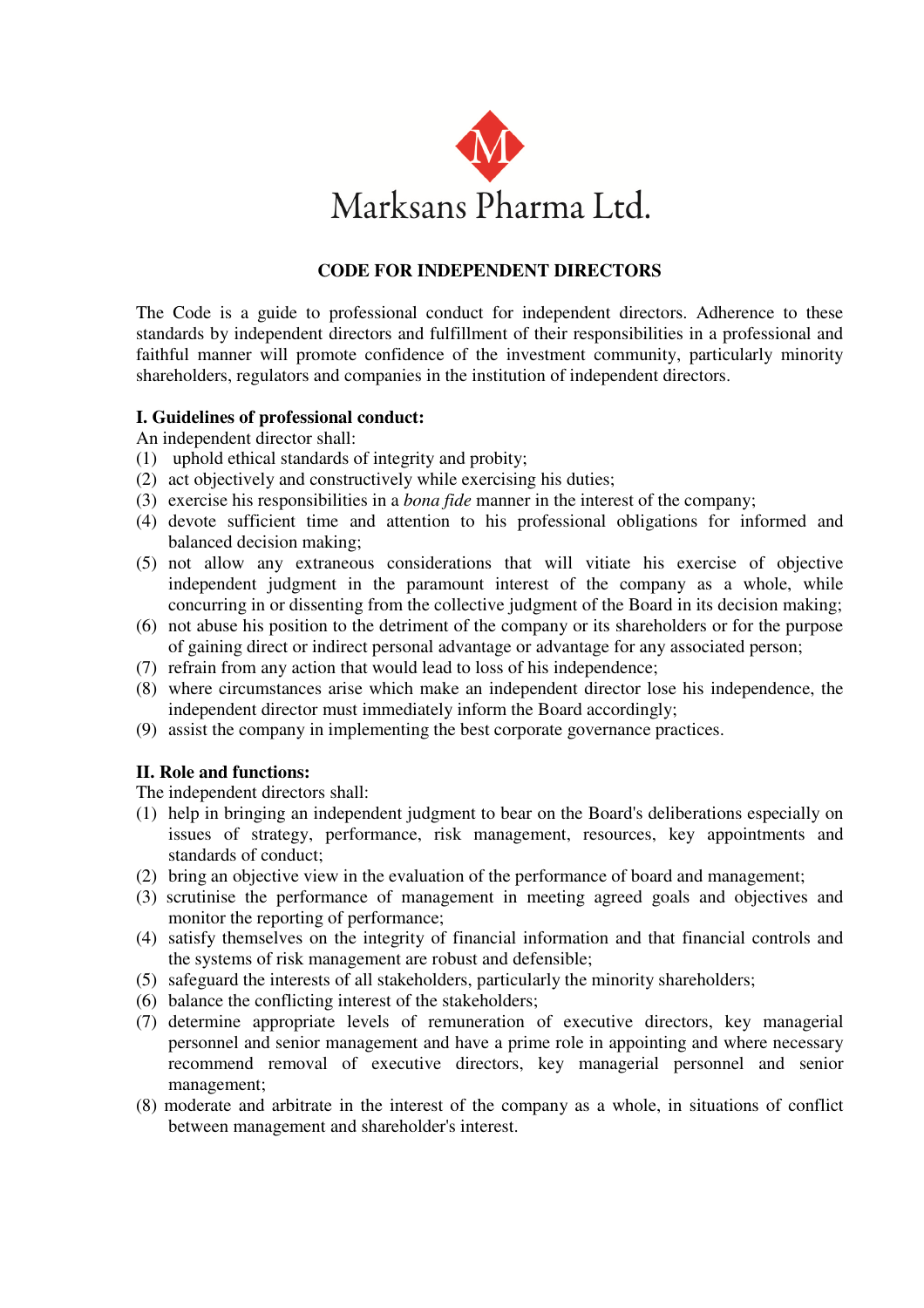

## **III. Duties:**

The independent directors shall—

- (1) undertake appropriate induction and regularly update and refresh their skills, knowledge and familiarity with the company;
- (2) seek appropriate clarification or amplification of information and, where necessary, take and follow appropriate professional advice and opinion of outside experts at the expense of the company;
- (3) strive to attend all meetings of the Board of Directors and of the Board committees of which he is a member;
- (4) participate constructively and actively in the committees of the Board in which they are chairpersons or members;
- (5) strive to attend the general meetings of the company;
- (6) where they have concerns about the running of the company or a proposed action, ensure that these are addressed by the Board and, to the extent that they are not resolved, insist that their concerns are recorded in the minutes of the Board meeting;
- (7) keep themselves well informed about the company and the external environment in which it operates;
- (8) not to unfairly obstruct the functioning of an otherwise proper Board or committee of the Board;
- (9) pay sufficient attention and ensure that adequate deliberations are held before approving related party transactions and assure themselves that the same are in the interest of the company;
- (10) ascertain and ensure that the company has an adequate and functional vigil mechanism and to ensure that the interests of a person who uses such mechanism are not prejudicially affected on account of such use;
- (11) report concerns about unethical behaviour, actual or suspected fraud or violation of the company's code of conduct or ethics policy;
- (12) acting within his authority, assist in protecting the legitimate interests of the company, shareholders and its employees;
- (13) not disclose confidential information, including commercial secrets, technologies, advertising and sales promotion plans, unpublished price sensitive information, unless such disclosure is expressly approved by the Board or required by law.

## **IV. Manner of appointment:**

- (1) Appointment process of independent directors shall be independent of the company management; while selecting independent directors the Board shall ensure that there is appropriate balance of skills, experience and knowledge in the Board so as to enable the Board to discharge its functions and duties effectively.
- (2) The appointment of independent director(s) of the company shall be approved at the meeting of the shareholders.
- (3) The explanatory statement attached to the notice of the meeting for approving the appointment of independent director shall include a statement that in the opinion of the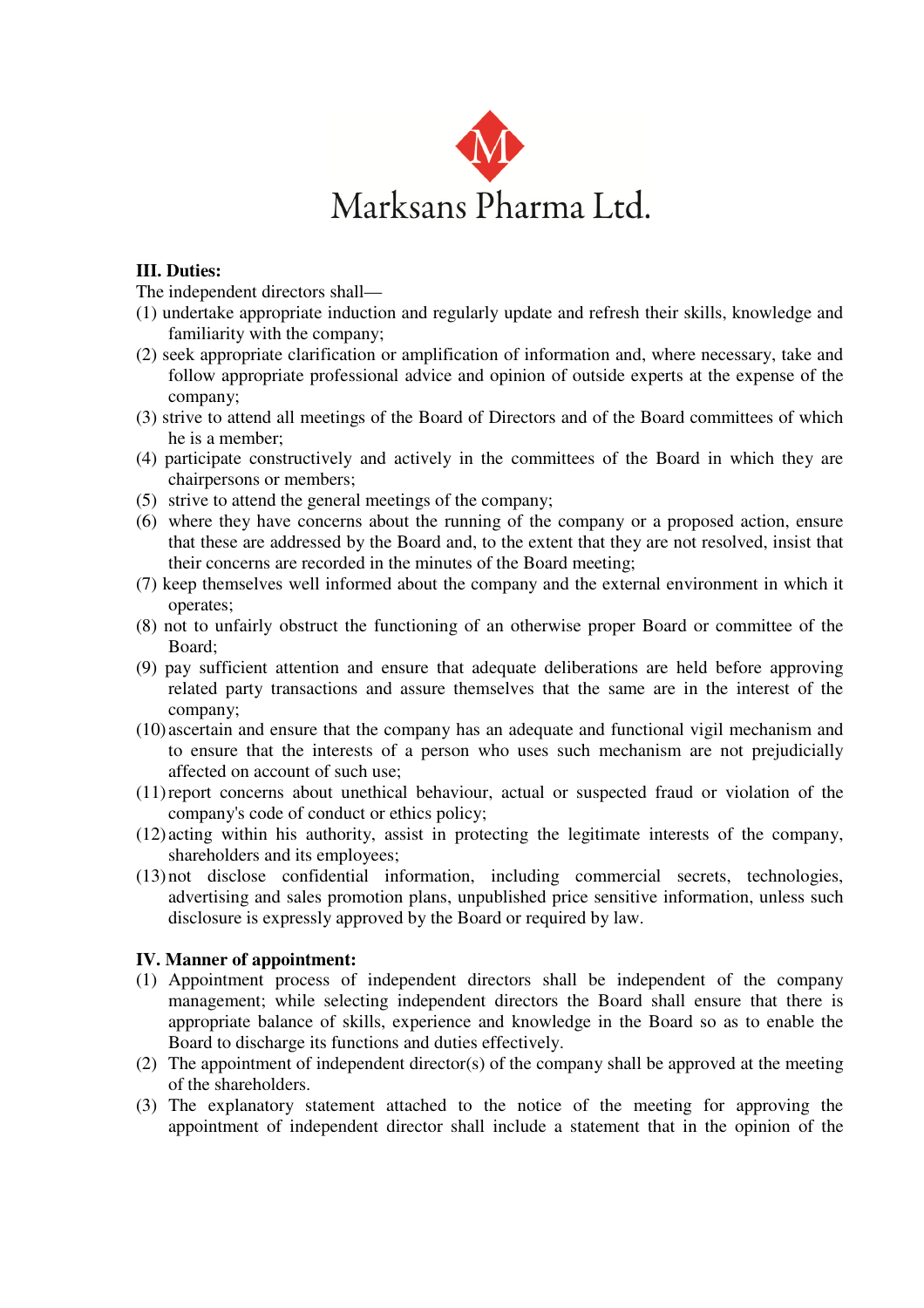

Board, the independent director proposed to be appointed fulfils the conditions specified in the Act and the rules made thereunder and that the proposed director is independent of the management.

- (4) The appointment of independent directors shall be formalised through a letter of appointment, which shall set out:
	- (*a*) the term of appointment;
	- (*b*) the expectation of the Board from the appointed director; the Board-level committee(s) in which the director is expected to serve and its tasks;
	- (*c*) the fiduciary duties that come with such an appointment along with accompanying liabilities;
	- (*d*) provision for Directors and Officers (D and O) insurance, if any;
	- (*e*) the Code of Business Ethics that the company expects its directors and employees to follow;
	- (*f*) the list of actions that a director should not do while functioning as such in the company; and
	- (*g*) the remuneration, mentioning periodic fees, reimbursement of expenses for participation in the Boards and other meetings and profit related commission, if any.
- (5) The terms and conditions of appointment of independent directors shall be open for inspection at the registered office of the company by any member during normal business hours.
- (6) The terms and conditions of appointment of independent directors shall also be posted on the company's website.

# **V. Re-appointment:**

The re-appointment of independent director shall be on the basis of report of performance evaluation.

## **VI. Resignation or removal:**

- (1) The resignation or removal of an independent director shall be in the same manner as is provided in sections 168 and 169 of the Act.
- (2) An independent director who resigns or is removed from the Board of the company shall be replaced by a new independent director within a period of not more than one hundred and eighty days from the date of such resignation or removal, as the case may be.
- (3) Where the company fulfils the requirement of independent directors in its Board even without filling the vacancy created by such resignation or removal, as the case may be, the requirement of replacement by a new independent director shall not apply.

# **VII. Separate meetings:**

- (1) The independent directors of the company shall hold at least one meeting in a year, without the attendance of non-independent directors and members of management;
- (2) All the independent directors of the company shall strive to be present at such meeting;
- (3) The meeting shall:
	- (*a*) review the performance of non-independent directors and the Board as a whole;